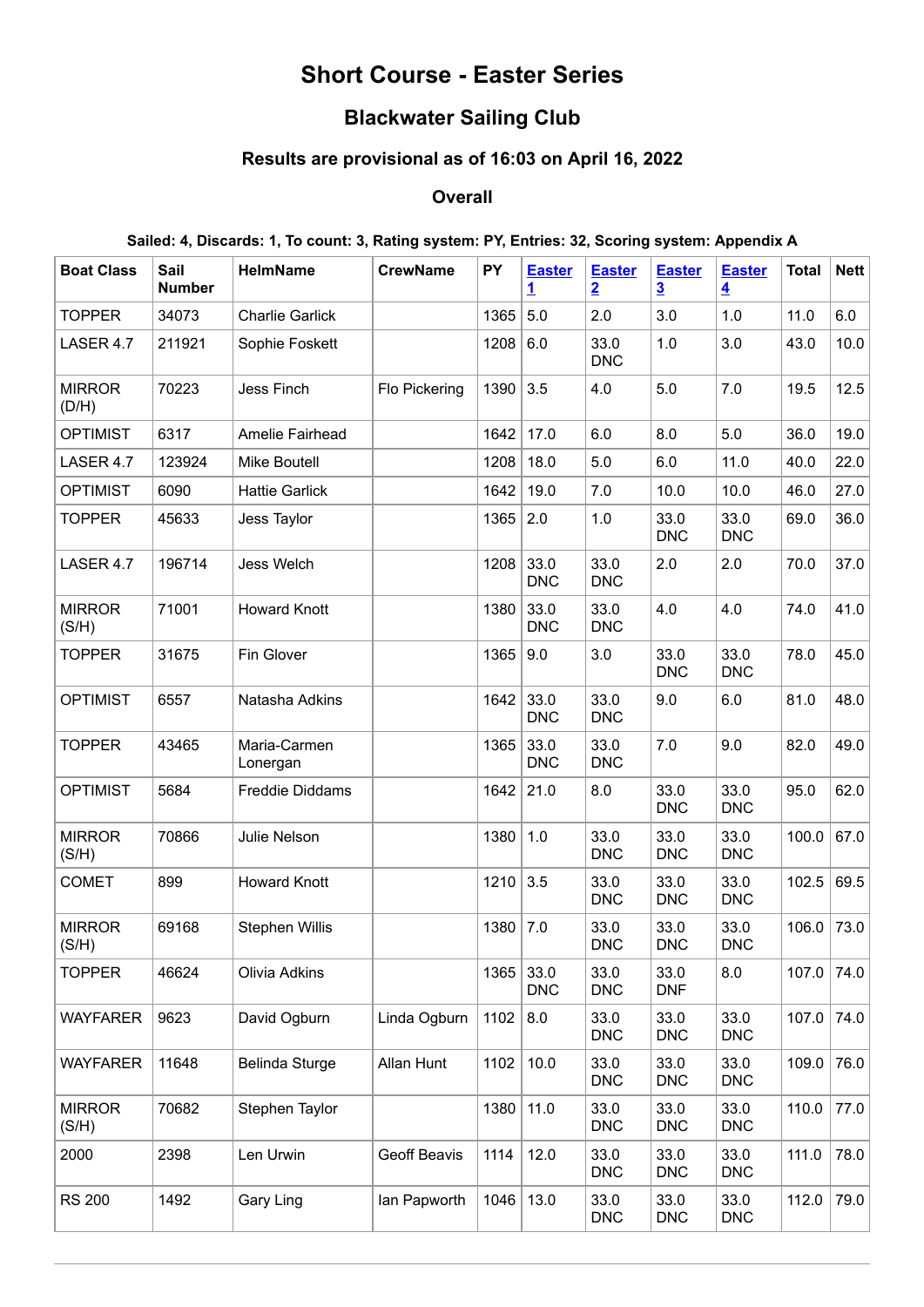| <b>Boat Class</b>      | Sail<br><b>Number</b> | <b>HelmName</b>       | <b>CrewName</b>           | <b>PY</b> | <b>Easter</b><br>1. | <b>Easter</b><br>$\overline{2}$ | <b>Easter</b><br>$\overline{3}$ | <b>Easter</b><br>$\overline{4}$ | <b>Total</b> | Net  |
|------------------------|-----------------------|-----------------------|---------------------------|-----------|---------------------|---------------------------------|---------------------------------|---------------------------------|--------------|------|
| LASER 4.7              | 144317                | <b>Fiona Foskett</b>  |                           | 1208      | 14.0                | 33.0<br><b>DNC</b>              | 33.0<br><b>DNC</b>              | 33.0<br><b>DNC</b>              | 113.0        | 80.0 |
| LASER 4.7              | 188009                | Sarah Bakewell        |                           | 1208      | 15.0                | 33.0<br><b>DNC</b>              | 33.0<br><b>DNC</b>              | 33.0<br><b>DNC</b>              | 114.0        | 81.0 |
| 2000                   | 21399                 | Dave Connor           | Terry<br>McMillan         | 1114      | 16.0                | 33.0<br><b>DNC</b>              | 33.0<br><b>DNC</b>              | 33.0<br><b>DNC</b>              | 115.0        | 82.0 |
| <b>WAYFARER</b>        | 6126                  | <b>Richard Courts</b> | Angela Allen              | 1102      | 20.0                | 33.0<br><b>DNC</b>              | 33.0<br><b>DNC</b>              | 33.0<br><b>DNC</b>              | 119.0        | 86.0 |
| <b>TOPPER</b>          | 10663                 | Juliet McMillan       |                           | 1365      | 22.0                | 33.0<br><b>DNC</b>              | 33.0<br><b>DNC</b>              | 33.0<br><b>DNC</b>              | 121.0        | 88.0 |
| <b>RS 200</b>          | 680                   | Matt Ogburn           | Dave<br>Kirkwood          | 1046      | 23.0                | 33.0<br><b>DNC</b>              | 33.0<br><b>DNC</b>              | 33.0<br><b>DNC</b>              | 122.0        | 89.0 |
| <b>TOPPER</b>          | 41722                 | Sophie Wigginton      |                           | 1365      | 33.0<br><b>DNF</b>  | 33.0<br><b>DNC</b>              | 33.0<br><b>DNC</b>              | 33.0<br><b>DNC</b>              | 132.0        | 99.0 |
| <b>MIRROR</b><br>(S/H) |                       | Jacqui                |                           | 1380      | 33.0<br><b>DNF</b>  | 33.0<br><b>DNC</b>              | 33.0<br><b>DNC</b>              | 33.0<br><b>DNC</b>              | 132.0        | 99.0 |
| <b>WANDERER</b>        | 1007                  | Mike Kelly            | <b>Tim</b><br>Farnborough | 1193      | 33.0<br><b>DNF</b>  | 33.0<br><b>DNC</b>              | 33.0<br><b>DNC</b>              | 33.0<br><b>DNC</b>              | 132.0        | 99.0 |
| <b>OPTIMIST</b>        | 4655                  | <b>Grace Marshall</b> |                           | 1642      | 33.0<br><b>DNC</b>  | 33.0<br><b>DNC</b>              | 33.0<br><b>DNF</b>              | 33.0<br><b>DNC</b>              | 132.0        | 99.0 |

## **Easter 1 - 15th April 2022 at 11:00**

#### **Start: Start 1, Finishes: Place**

<span id="page-1-0"></span>

| <b>Boat Class</b>      | Sail<br><b>Number</b> | <b>HelmName</b>        | <b>CrewName</b>       | PY   | <b>Start</b> | <b>Finish</b> | <b>Elapsed</b> | Corrected | <b>Points</b> |
|------------------------|-----------------------|------------------------|-----------------------|------|--------------|---------------|----------------|-----------|---------------|
| <b>MIRROR</b><br>(S/H) | 70866                 | <b>Julie Nelson</b>    |                       | 1380 | 11.38        | 12:18:32      | 0.40.32        | 0.29.22   | 1.0           |
| <b>TOPPER</b>          | 45633                 | Jess Taylor            |                       | 1365 | 11.38        | 12:18:33      | 0.40.33        | 0.29.42   | 2.0           |
| <b>MIRROR</b><br>(D/H) | 70223                 | <b>Jess Finch</b>      | Flo Pickering         | 1390 | 11.38        | 12:19:55      | 0.41.55        | 0.30.09   | 3.5           |
| <b>COMET</b>           | 899                   | <b>Howard Knott</b>    |                       | 1210 | 11.38        | 12:14:29      | 0.36.29        | 0.30.09   | 3.5           |
| <b>TOPPER</b>          | 34073                 | <b>Charlie Garlick</b> |                       | 1365 | 11.38        | 12:19:18      | 0.41.18        | 0.30.15   | 5.0           |
| LASER 4.7              | 211921                | Sophie Foskett         |                       | 1208 | 11.38        | 12:14:40      | 0.36.40        | 0.30.21   | 6.0           |
| <b>MIRROR</b><br>(S/H) | 69168                 | <b>Stephen Willis</b>  |                       | 1380 | 11.38        | 12:20:15      | 0.42.15        | 0.30.37   | 7.0           |
| <b>WAYFARER</b>        | 9623                  | David Ogburn           | Linda Ogburn          | 1102 | 11.38        | 12:11:57      | 0.33.57        | 0.30.48   | 8.0           |
| <b>TOPPER</b>          | 31675                 | Fin Glover             |                       | 1365 | 11.38        | 12:20:05      | 0.42.05        | 0.30.50   | 9.0           |
| <b>WAYFARER</b>        | 11648                 | Belinda Sturge         | Allan Hunt            | 1102 | 11.38        | 12:12:23      | 0.34.23        | 0.31.12   | 10.0          |
| <b>MIRROR</b><br>(S/H) | 70682                 | Stephen Taylor         |                       | 1380 | 11.38        | 12:22:48      | 0.44.48        | 0.32.28   | 11.0          |
| 2000                   | 2398                  | Len Urwin              | <b>Geoff Beavis</b>   | 1114 | 11.38        | 12:15:01      | 0.37.01        | 0.33.14   | 12.0          |
| <b>RS 200</b>          | 1492                  | Gary Ling              | lan Papworth          | 1046 | 11.38        | 12:12:48      | 0.34.48        | 0.33.16   | 13.0          |
| LASER 4.7              | 144317                | <b>Fiona Foskett</b>   |                       | 1208 | 11.38        | 12:18:39      | 0.40.39        | 0.33.39   | 14.0          |
| LASER 4.7              | 188009                | Sarah Bakewell         |                       | 1208 | 11.38        | 12:19:16      | 0.41.16        | 0.34.10   | 15.0          |
| 2000                   | 21399                 | Dave Connor            | <b>Terry McMillan</b> | 1114 | 11.38        | 12:16:15      | 0.38.15        | 0.34.20   | 16.0          |
| <b>OPTIMIST</b>        | 6317                  | Amelie Fairhead        |                       | 1642 | 11.38        | 12:34:41      | 0.56.41        | 0.34.31   | 17.0          |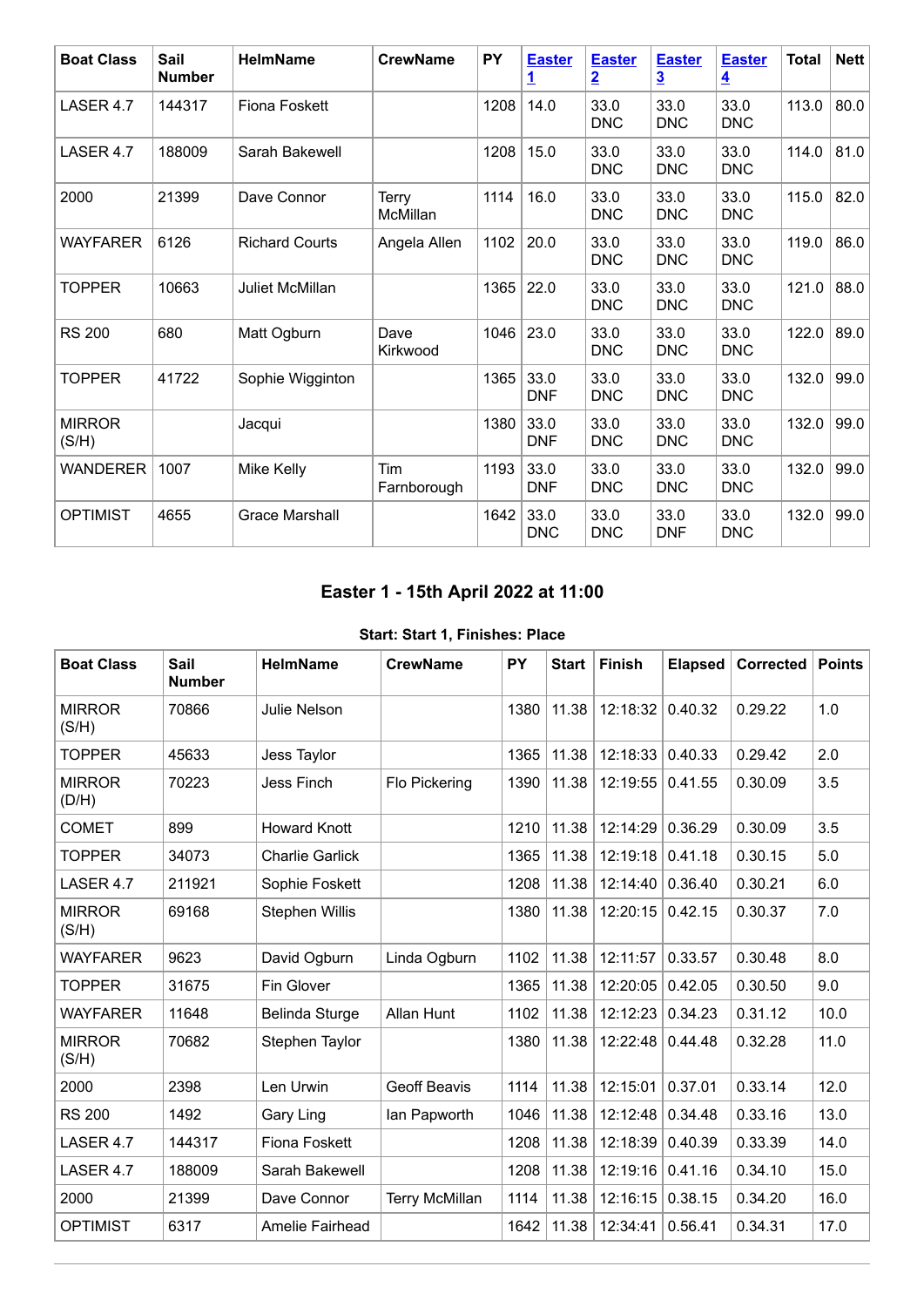| <b>Boat Class</b>      | Sail<br><b>Number</b> | <b>HelmName</b>        | <b>CrewName</b>    | PY   | <b>Start</b> | <b>Finish</b> | <b>Elapsed</b> | <b>Corrected</b> | <b>Points</b> |
|------------------------|-----------------------|------------------------|--------------------|------|--------------|---------------|----------------|------------------|---------------|
| LASER 4.7              | 123924                | Mike Boutell           |                    | 1208 | 11.38        | 12:20:16      | 0.42.16        | 0.34.59          | 18.0          |
| <b>OPTIMIST</b>        | 6090                  | <b>Hattie Garlick</b>  |                    | 1642 | 11.38        | 12:36:39      | 0.58.39        | 0.35.43          | 19.0          |
| <b>WAYFARER</b>        | 6126                  | <b>Richard Courts</b>  | Angela Allen       | 1102 | 11.38        | 12:18:16      | 0.40.16        | 0.36.32          | 20.0          |
| <b>OPTIMIST</b>        | 5684                  | <b>Freddie Diddams</b> |                    | 1642 | 11.38        | 12:38:10      | 1.00.10        | 0.36.39          | 21.0          |
| <b>TOPPER</b>          | 10663                 | <b>Juliet McMillan</b> |                    | 1365 | 11.38        | 12:29:59      | 0.51.59        | 0.38.05          | 22.0          |
| <b>RS 200</b>          | 680                   | Matt Ogburn            | Dave Kirkwood      | 1046 | 11.38        | 12:19:30      | 0.41.30        | 0.39.40          | 23.0          |
| <b>TOPPER</b>          | 41722                 | Sophie<br>Wigginton    |                    | 1365 |              |               | <b>DNF</b>     |                  | 33.0          |
| <b>MIRROR</b><br>(S/H) |                       | Jacqui                 |                    | 1380 |              |               | <b>DNF</b>     |                  | 33.0          |
| <b>WANDERER</b>        | 1007                  | Mike Kelly             | Tim<br>Farnborough | 1193 |              |               | <b>DNF</b>     |                  | 33.0          |

## **Easter 2 - 15th April 2022 at 11:00**

<span id="page-2-0"></span>

| <b>Boat Class</b> | <b>Sail Number</b> | <b>HelmName</b>        | <b>CrewName</b> | PY   | <b>Start</b> | <b>Finish</b> | <b>Elapsed</b> | <b>Corrected</b> | <b>Points</b> |
|-------------------|--------------------|------------------------|-----------------|------|--------------|---------------|----------------|------------------|---------------|
| <b>TOPPER</b>     | 45633              | Jess Taylor            |                 | 1365 | 1240         | 13:11:12      | 0:31:12        | 0:22:51          | 1.0           |
| <b>TOPPER</b>     | 34073              | Charlie Garlick        |                 | 1365 | 1240         | 13:12:37      | 0:32:37        | 0:23:54          | 2.0           |
| <b>TOPPER</b>     | 31675              | Fin Glover             |                 | 1365 | 1240         | 13:14:36      | 0:34:36        | 0:25:21          | 3.0           |
| MIRROR (D/H)      | 70223              | Jess Finch             | Flo Pickering   | 1390 | 1240         | 13:15:30      | 0:35:30        | 0:25:32          | 4.0           |
| LASER 4.7         | 123924             | Mike Boutell           |                 | 1208 | 1240         | 13:11:37      | 0:31:37        | 0:26:10          | 5.0           |
| <b>OPTIMIST</b>   | 6317               | Amelie Fairhead        |                 | 1642 | 1240         | 13:22:59      | 0:42:59        | 0:26:11          | 6.0           |
| <b>OPTIMIST</b>   | 6090               | <b>Hattie Garlick</b>  |                 | 1642 | 1240         | 13:26:14      | 0:46:14        | 0:28:09          | 7.0           |
| <b>OPTIMIST</b>   | 5684               | <b>Freddie Diddams</b> |                 | 1642 | 1240         | 13:28:10      | 0:48:10        | 0:29:20          | 8.0           |

#### **Start: Start 1, Finishes: Place**

## **Easter 3 - 16th April 2022 at 11:30**

#### **Start: Start 1, Finishes: Place**

<span id="page-2-1"></span>

| <b>Boat Class</b>      | <b>Sail</b><br><b>Number</b> | <b>HelmName</b>          | <b>CrewName</b>         | PY   | Start | <b>Finish</b> | <b>Elapsed</b> | <b>Corrected</b> | <b>Points</b> |
|------------------------|------------------------------|--------------------------|-------------------------|------|-------|---------------|----------------|------------------|---------------|
| LASER 4.7              | 211921                       | Sophie Foskett           |                         | 1208 | 1151  | 12:24:51      | 0:33:51        | 0:28:01          | 1.0           |
| LASER 4.7              | 196714                       | Jess Welch               |                         | 1208 | 1151  | 12:25:40      | 0:34:40        | 0:28:42          | 2.0           |
| <b>TOPPER</b>          | 34073                        | <b>Charlie Garlick</b>   |                         | 1365 | 1151  | 12:30:29      | 0:39:29        | 0:28:56          | 3.0           |
| <b>MIRROR</b><br>(S/H) | 71001                        | <b>Howard Knott</b>      |                         | 1380 | 1151  | 12:32:29      | 0:41:29        | 0:30:04          | 4.0           |
| <b>MIRROR</b><br>(D/H) | 70223                        | Jess Finch               | <b>Flo</b><br>Pickering | 1390 | 1151  | 12:34:09      | 0:43:09        | 0:31:03          | 5.0           |
| LASER 4.7              | 123924                       | Mike Boutell             |                         | 1208 | 1151  | 12:31:37      | 0:40:37        | 0:33:37          | 6.0           |
| <b>TOPPER</b>          | 43465                        | Maria-Carmen<br>Lonergan |                         | 1365 | 1151  | 12:37:01      | 0:46:01        | 0:33:43          | 7.0           |
| <b>OPTIMIST</b>        | 6317                         | Amelie Fairhead          |                         | 1642 | 1151  | 12:50:10      | 0:59:10        | 0:36:02          | 8.0           |
| <b>OPTIMIST</b>        | 6557                         | Natasha Adkins           |                         | 1642 | 1151  | 12:50:15      | 0:59:15        | 0:36:05          | 9.0           |
| <b>OPTIMIST</b>        | 6090                         | <b>Hattie Garlick</b>    |                         | 1642 | 1151  | 12:55:20      | 1:04:20        | 0:39:11          | 10.0          |
| <b>TOPPER</b>          | 46624                        | Olivia Adkins            |                         | 1365 |       |               | <b>DNF</b>     |                  | 33.0          |